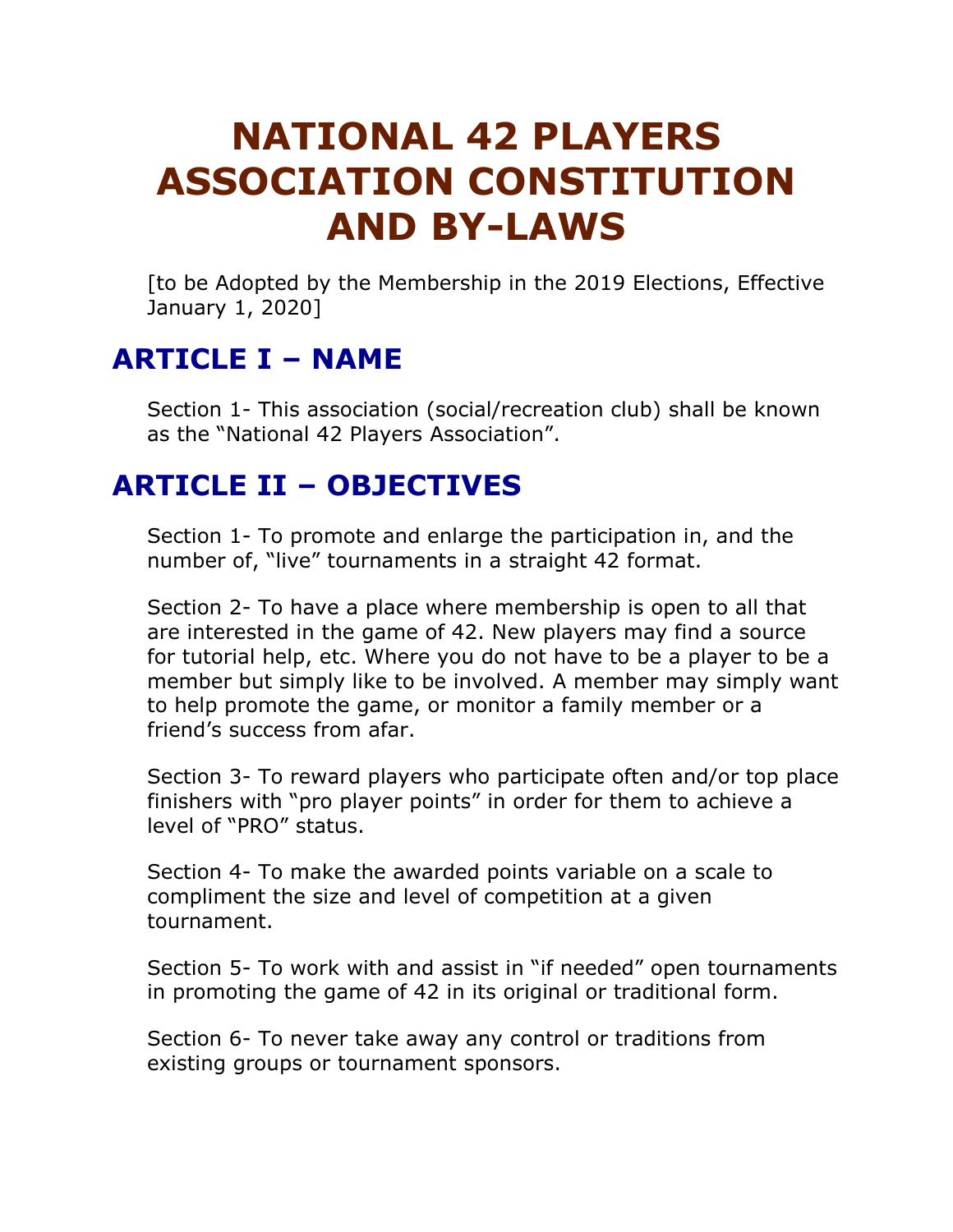Section 7- To have a rating system and a "Pro" level status that is achievable by a large number of "live" tournament players, and where players can also receive the peer and public recognition they deserve.

Section 8- To have an end of the season/year "High Point Pro Player" award given to the top player/players.

Section 9- To promote more OPEN live tournaments as well as PRO INVITATIONAL tournaments held multi-annually for PRO qualified players.

Section 10- To hold an end of the year tournament for the top finishers of the Pro Invitationals to meet for the NATIONAL TOURNAMENT OF CHAMPIONS.

Section 11- To have a source for "42 NEWS" where announcements, upcoming events and tournament results can be reported, whether this is from a quarterly newsletter or a web page or a combination of ideas.

#### **ARTICLE III – MEMBERSHIP**

Section 1- Any person of good moral character regardless of race, color, sex or national origin is eligible for membership.

Section 2- The membership and/or pro level are only active and valid if continuous membership is maintained without expiration.

Section 3- Expired membership occurs when the "annual dues" are not postmarked by Jan 31st for that year. Early payment is accepted if a member is expecting to be out of country, out of pocket or out of mind come January.

Section 4- New members may join at any time during the year but the annual dues amount will still be the same and renewal will be due by Jan 31st of the next year.

Section 5- An expired membership will require 16 points to regain a pro level, just like a new member. An expired membership may lose their original member number and be issued the next available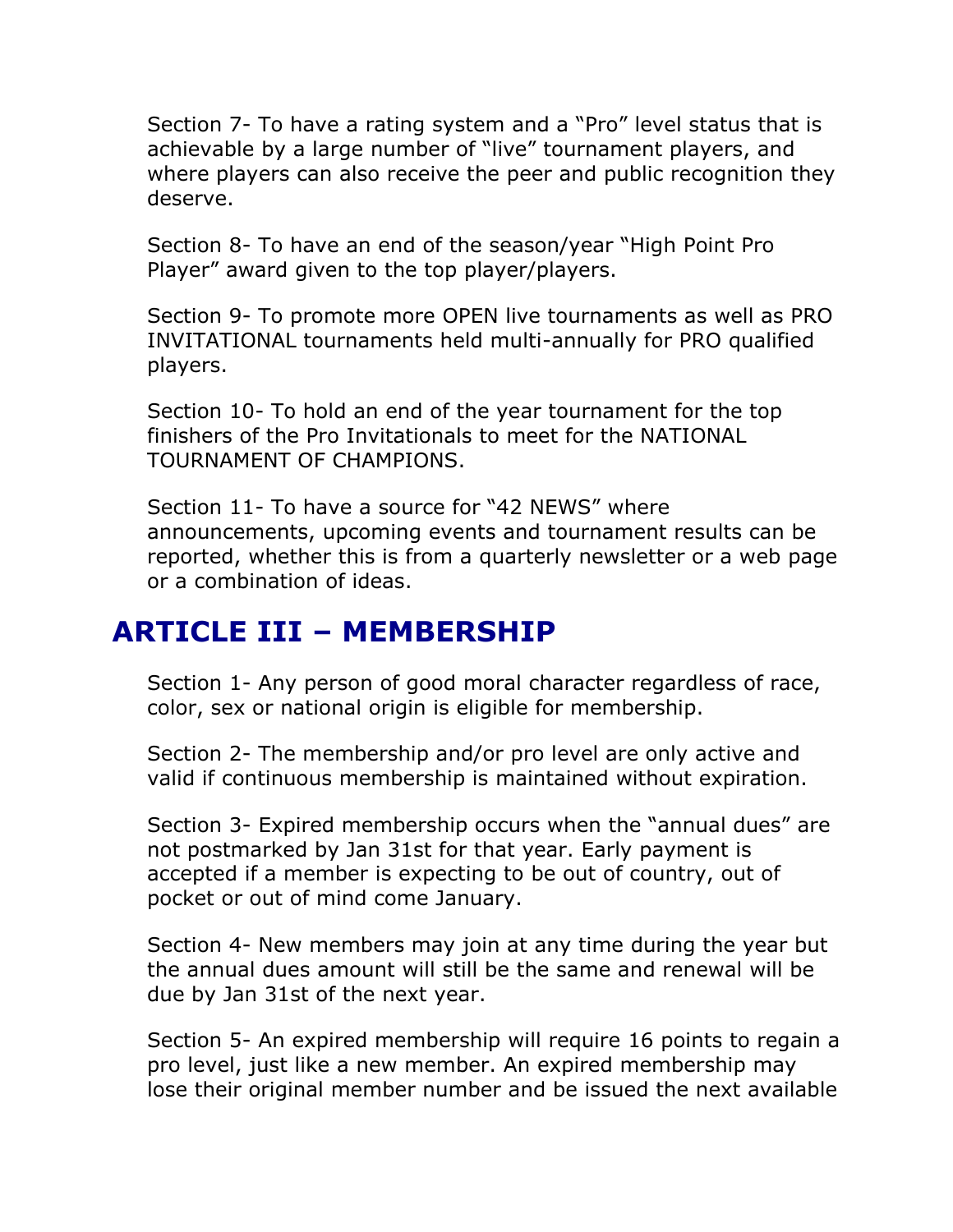number in line. Losing pro status in any given year does not mean that a player loses their membership or member  $#$  as long as they maintain a continuous membership.

Section 6- Members can be suspended from membership for falsifying tournament results, member participation, or level size. Members can be suspended for intentionally or knowingly violating membership and/or tournament rules. Members can be suspended for cheating in a tournament. All members will be given a copy of all rules and regulations at time of membership and be required to know them. Blatant or aggressive un-sportsman like conduct or extreme rudeness may also be grounds for suspension.

Section 7- Membership suspensions will not be handed out lightly or handled lightly. Suspensions will only be made, if necessary, by the President on a temporary basis until the Board of Directors can review and vote on suspension and length of suspension. During member suspensions (temporary or given by the board) the suspended member will NOT accumulate pro player points or be allowed to play in the Association Invitationals or receive any other member benefit.

Section 8- The Board of Directors will take up any member ruleviolation issues on a case-by-case basis once brought to its attention, and a simple majority vote of the Board can reject or sustain a member's standing in the Association. The Board is committed to providing a full and fair hearing of the facts in such cases, but reserves the right and responsibility for final judgments in each instance. The Board reserves the right to not approve, or terminate, membership based on information about individuals and their standing with other 42 groups, or on other information gained from credible sources as well as the member in question, which indicate that the person's membership in N42PA would jeopardize the integrity of this Association.

Section 9- Pro player points and eligibility for Invitational Pro Tournaments can only be awarded to "current" members in good standing.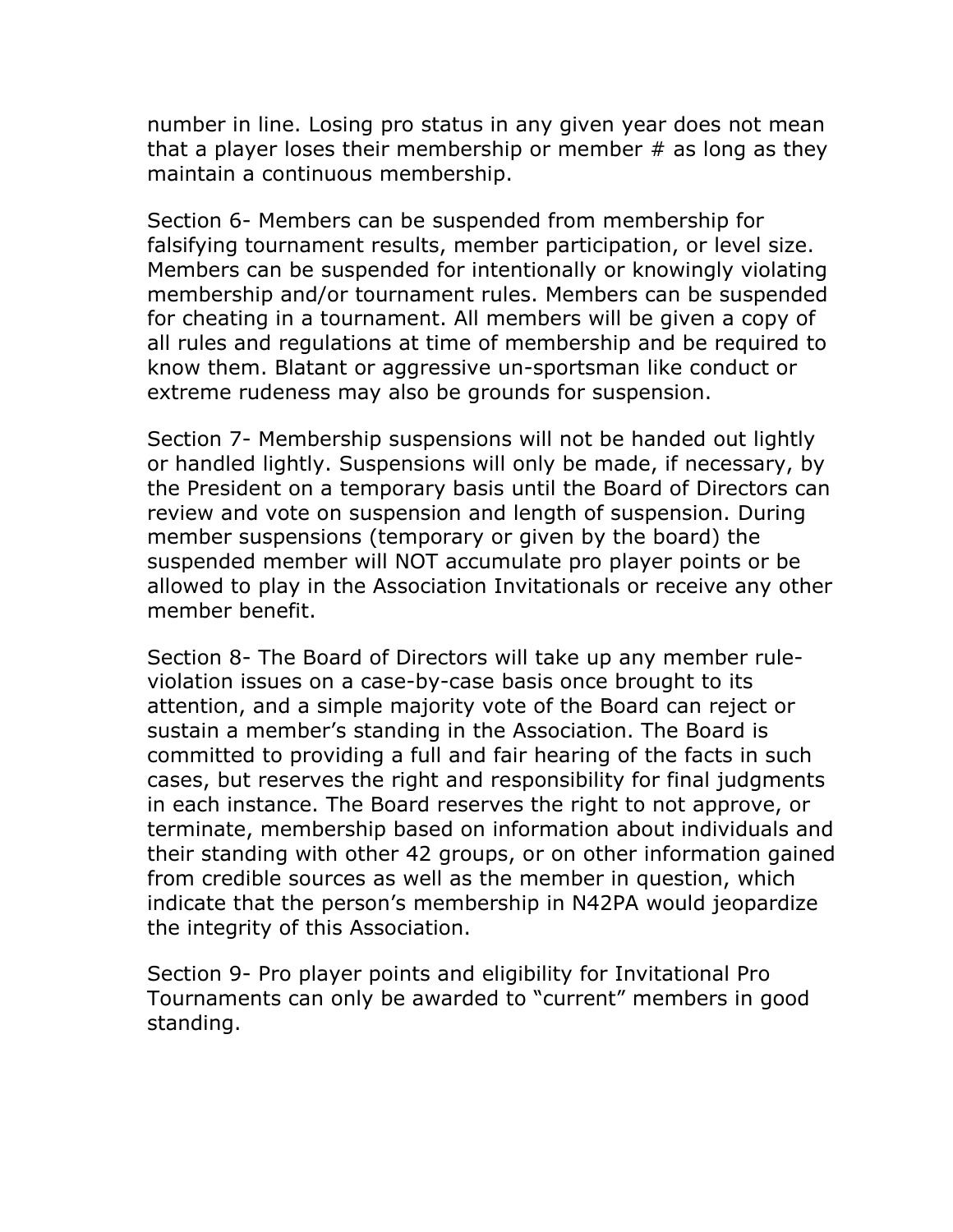Section 10- Pro points may be awarded to new members for any points earned within thirty (30) days prior to receipt of their membership dues.

#### **ARTICLE IV – OPEN TOURNAMENT RULES**

Section 1- All qualifying open and invitational tournaments will be in a "straight 42" format. No plunge, nello or sevens allowed.

Section 2- All qualifying tournaments must be played "live".

Section 3- "Open tournament" means advertised in some way such as a mailer, newspaper, flier displayed at other open tournaments, web page, etc that is approved by the director and/or board.

Section 4- The board of directors shall reserve the right to remove the status of any tournament.

Section 5- The Board has the ultimate say for validation of any tournament, and reserves the right to validate or invalidate a tournament at the request of another board member, by a majority vote, if the facts support a problem with the results of a tournament.

# **ARTICLE V – PRO POINT RULES**

Section 1- 16 points are required to reach "PRO" level membership. Each team member will accrue points individually. 16 points are required annually to maintain their pro level.

Section 2- Once a member reaches a "PRO" level in any given tournament season (Jan 1st through Nov 30th) they maintain their pro status for the year earned as well as the following year. On the following year if 16 points are not earned again by Nov 30th then they lose their pro status.

Section 3- The membership and/or pro level are only active and valid if continuous membership is maintained without membership expiration.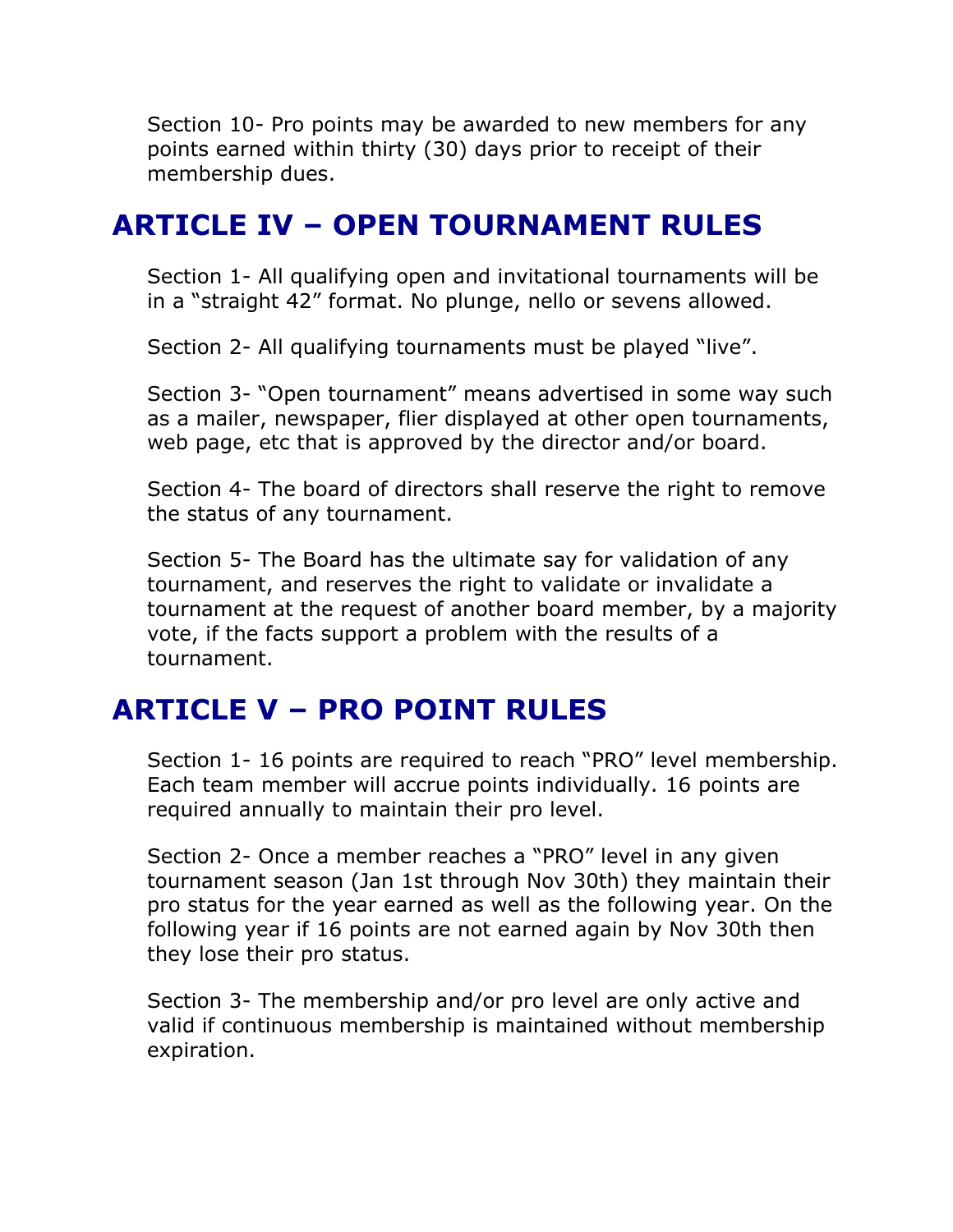Section 4- The National 42 Players Assoc. season for all qualifying open and invitational tournaments will be held between Jan 1st and Nov 30th. DECEMBER will be kept open to tally all pro player points for the Pro Points Player of the Year Award (given to the highest point total player/players) as well as to host the SUPER BOWL of all tournaments, the NATIONAL TOURNAMENT OF CHAMPIONS

Section 5- Pro player points including bonus points are only valid for each tournament season (Jan 1st through Nov 30th). Every member starts at zero on Jan 1st. The Pro level accrued or maintained (16 points) will carry over year to year as long as the 16 points are earned EACH year. EXAMPLE: The points total does not carry over from one season to another but the membership level accrued or maintained by the 16 points will carry over.

#### **ARTICLE VI – PRO POINT CREDITS**

Section 1. Qualified Tournament Levels:

Below 10 Teams - non qualifying 10 to 19 Teams - Level 1 20 to 39 Teams - Level 2 40 to 79 Teams - Level 3 80 or more Teams - Level 4

Section 2. Pro Player Points:

| <b>Finish Position</b> | Level 1 | Level 2 | Level 3 | Level 4 |
|------------------------|---------|---------|---------|---------|
| 1st                    | 20      | 30      | 40      | 50      |
| 2nd                    | 15      | 25      | 35      | 45      |
| 3rd                    | 10      | 20      | 30      | 40      |
| 4th                    | 0       | 15      | 20      | 35      |
| 5th                    | O       | 10      | 15      | 25      |
| 6th                    | O       | 5       | 15      | 25      |
| 7th                    | O       |         | 15      | 25      |
| 8th                    |         |         | 15      | 25      |
| <b>Bonus Points</b>    |         |         | 3       | 4       |

Bonus points are doubled for charity tournaments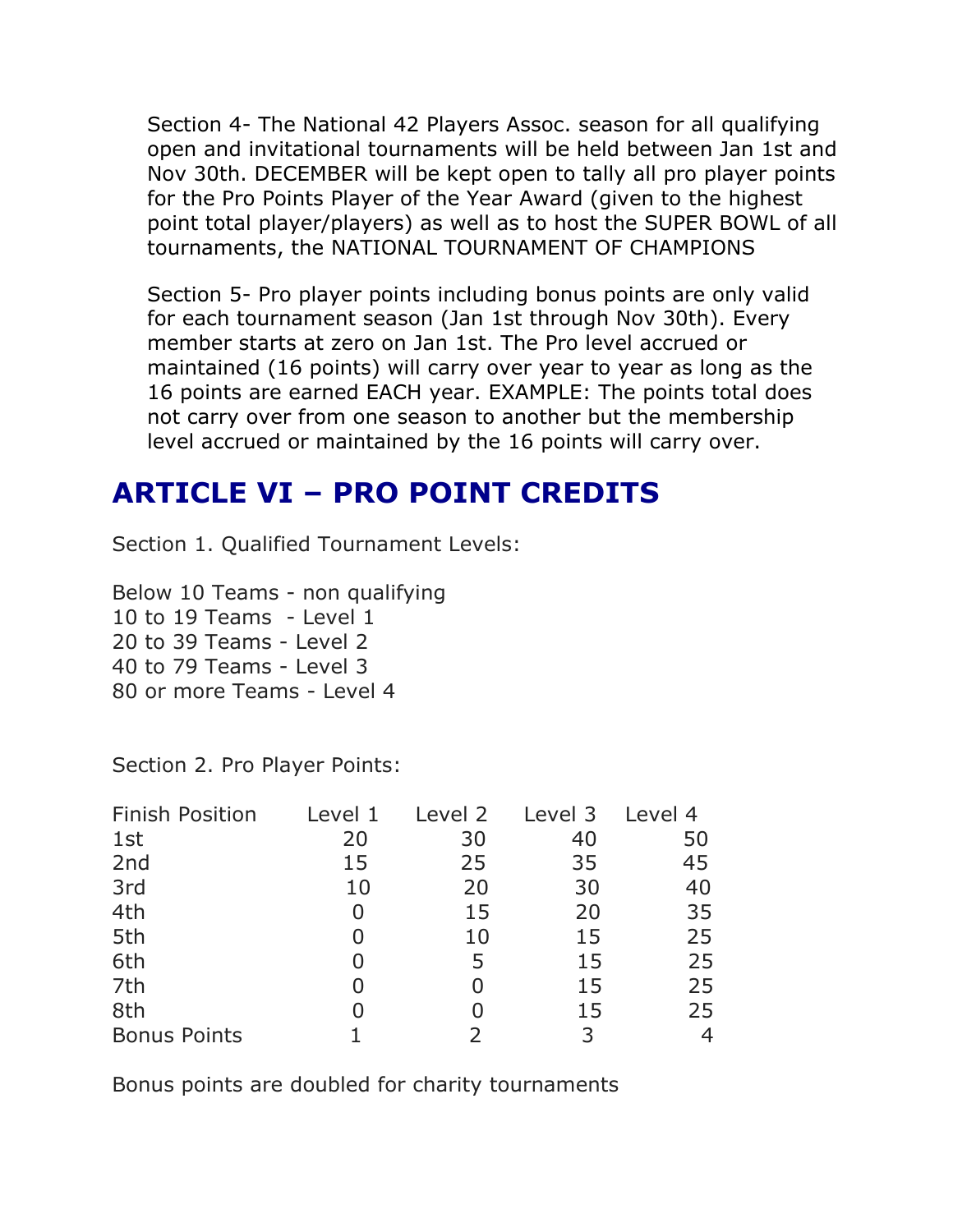Every N42PA member who plays in a tournament will receive bonus points. Persons who join the N42PA will receive bonus points for tournaments played in the 30 days prior to the date that they joined.

Section 3. Non-Qualifying Tournaments - Players who attend tournaments that are not sanctioned by the N42PA or which have fewer than 10 teams will not receive any Pro Points for those tournaments.

- $\cdot$ <sup>1</sup>Bonus Points Every member accrues for playing in any qualifying tournament regardless of finish position.
- $\bullet$ <sup>2</sup>XXXX means does not qualify for finish position points.

• Pro Level can be achieved (16 points) from the bonus points only (never reaching the top finish positions), if that person plays in enough qualifying tournaments to accrue the required number for that tournament season.

# **ARTICLE VII – INVITATIONAL PRO TOURNAMENTS**

Section 1- Invitational Tournaments are open to all N42PA members. At least one member of each team must be a member of N42PA. A substitute team member can play in an invitational if they are not a member before the start date of the tournament, but cannot participate in more than 2 such tournaments during a calendar year, and must pay the higher entry fee of a nonmember.

Section 2- The Tournament of Champions will be held in December and is open to all "Pro" level players. Both team members must be qualified as a pro player and cannot play if they are not proqualified before the start date of the tournament.

Section 3- Pro Player Points will be awarded (finish position and bonus points) to all members playing in the Invitationals. The points will be awarded per the level size of the tournament. The board reserves the right to determine the qualifying size of the pro invitationals.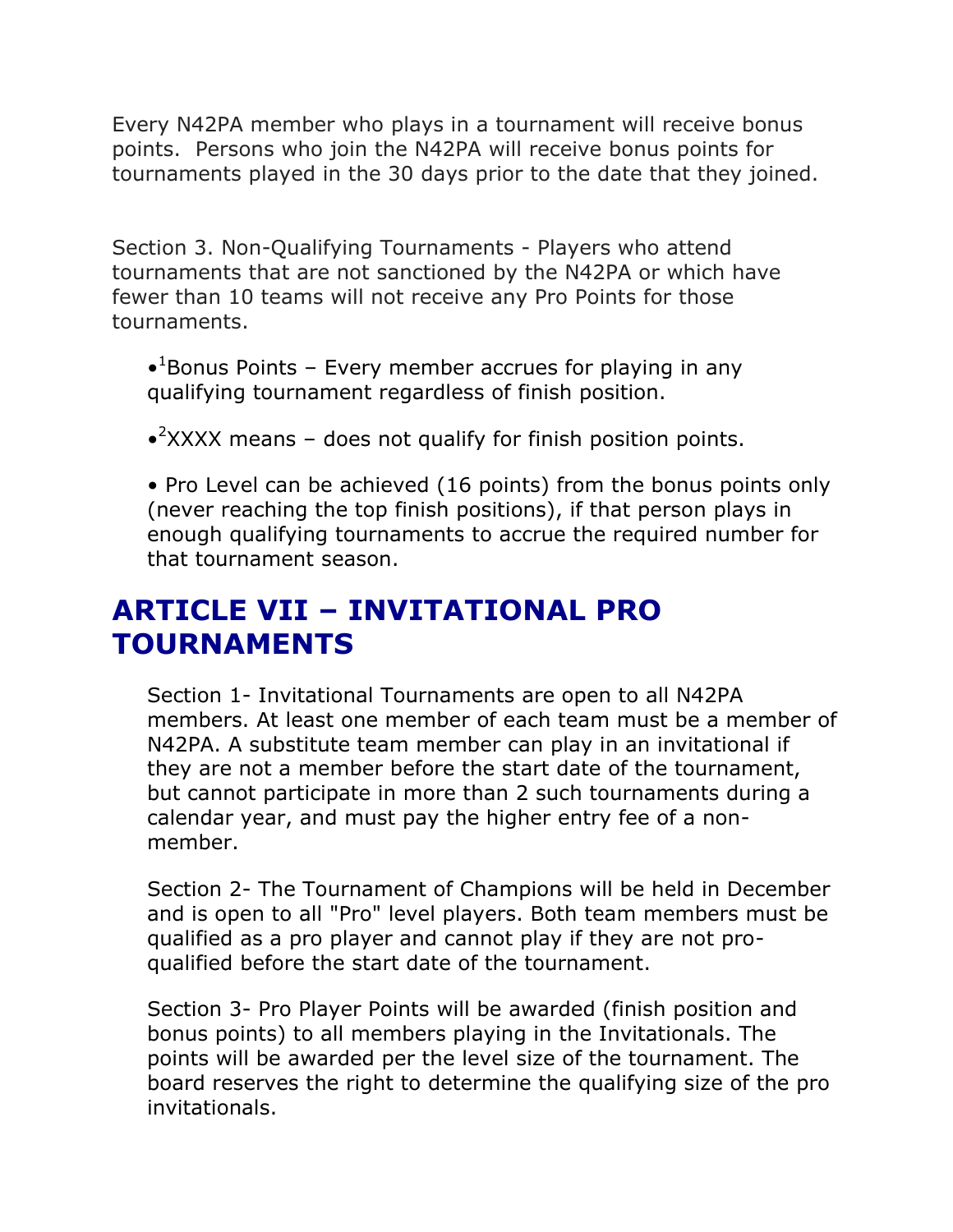Section 4- The Board reserves the right to determine the best format for Pro Invitationals and the National Tournament of Champions.

Section 5- Standardized tournament brackets will be used which place all 'bye' games in the earliest possible rounds. These double & single elimination brackets will conform to those used at the website [www.bracketmaker.com.](https://web.archive.org/web/20110920111931/http:/www.bracketmaker.com/)

Section 6- Brackets will be seeded based on the performance of teams in the morning games. The team with the best record will play the team with the worst record, and so on.

# **ARTICLE VIII – OFFICERS AND ELECTIONS**

Section 1- The elective offices of the association shall consist of:

- 1) PRESIDENT
- 2) VICE PRESIDENT
- 3) IT- DIRECTOR (INFORMATION TECHNOLOGY WEB SITE)
- 4) SECRETARY
- 5) TREASURER
- 6) OPEN TOURNAMENT DIRECTOR
- 7) PRO TOURNAMENT DIRECTOR

Section 2- Term of office for any board position will be two years. A board member may serve for an unlimited number of terms as long as they receive the majority of votes from the members of the association.

Section 3- The board position elected terms will be staggered in an odd/even year format.

- Odd year term:
- 1) President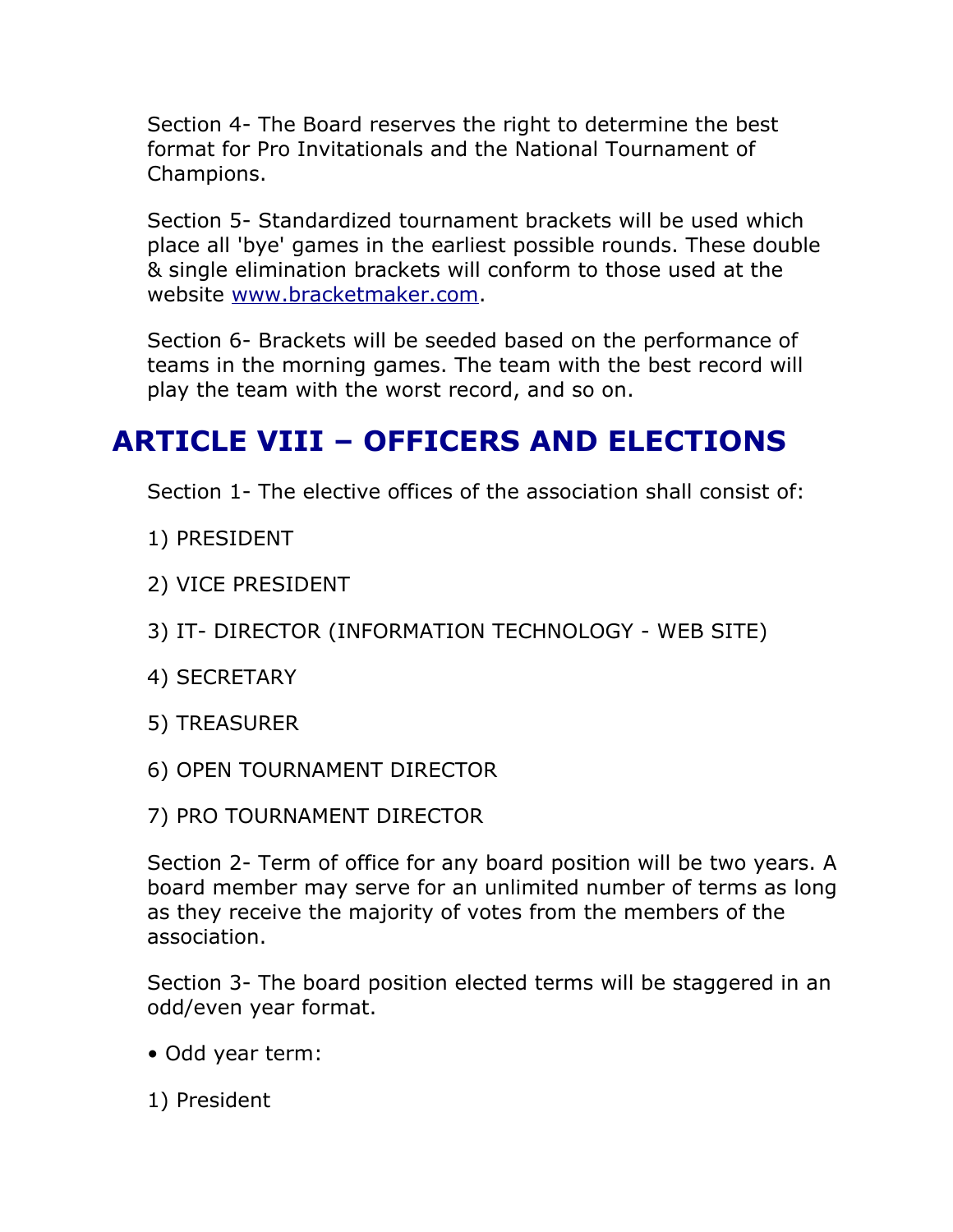- 2) IT-Director (Information Technology-Web Site)
- 3) Pro Tournament Director
- Even year term:
- 1) Vice President
- 2) Secretary
- 3) Treasurer
- 4) Open Tournament Director

Section 4- Founding Board Terms: The odd year term positions will run from January 2005 to January 2007. The even year term positions will run from January 2005 to January 2006 for this year only with the newly elected board or re-elected board starting their 2-year term of January 2006 to January 2008.

Section 5- Appointed founding board members are as follows:

- 1) President: Dan Lance, Weatherford (Garner)Texas
- 2) Vice President: Don Cameron, Millsap Texas
- 3) IT-Director: Blaine Morgan, Arlington Texas
- 4) Secretary: Richard Mach, Dallas Texas
- 5) Treasurer: Dennis Roberson, Fort Worth Texas
- 6) Open Tournament Director: Russell Graham, Frisco Texas
- 7) Pro Tournament Director: Don St.Clair, Lancaster Texas

Section 6- Any current member wishing to run for an elected position on the Board of Directors must be at least 18 years of age.

Section 7- Members wishing to run for office must have an announcement to run for the board into the Association by September 1st. That member will be placed on the voting ballot for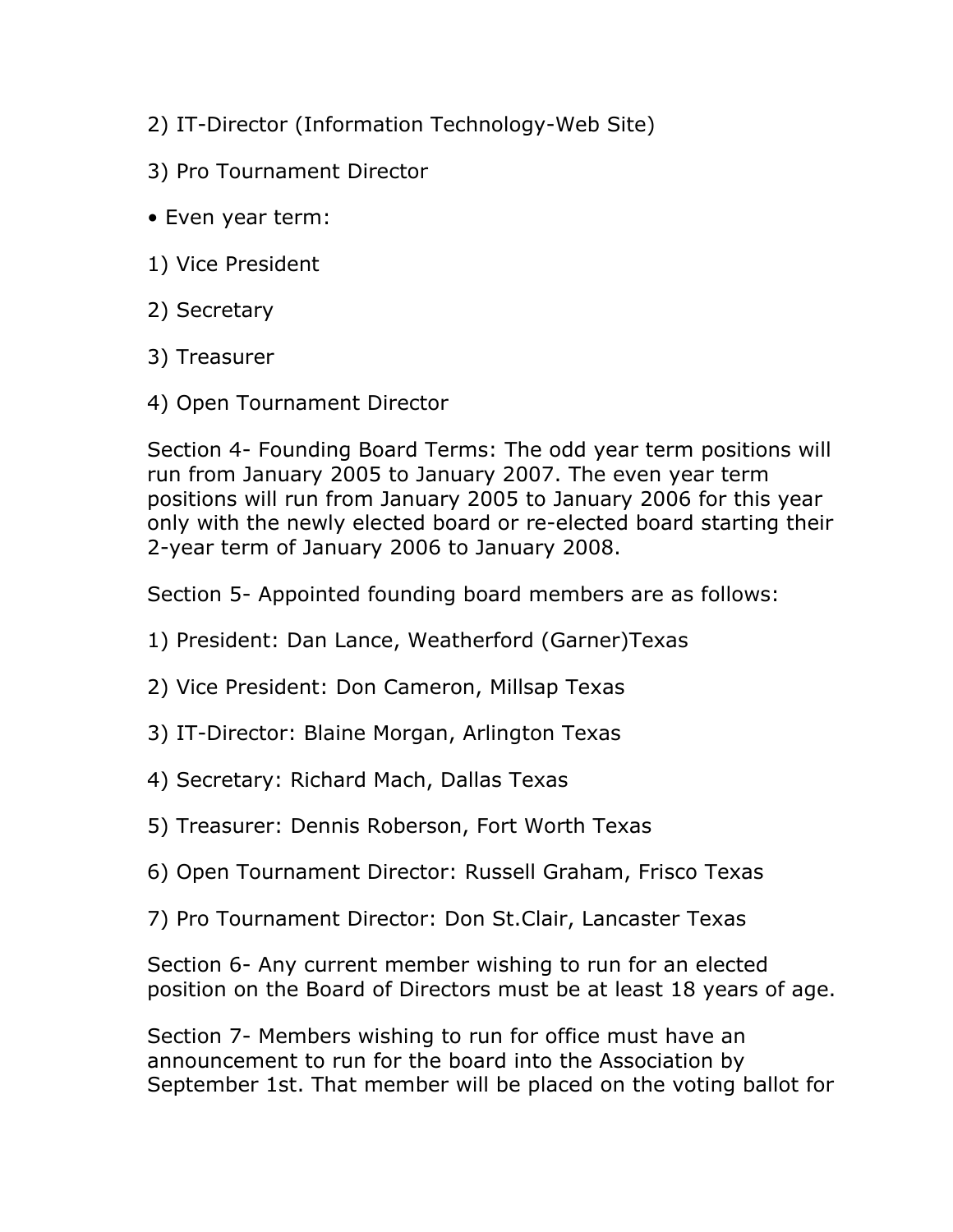the desired position. Members will run for the specific position they desire and that they are willing and capable to fulfill. SEE BOARD/MEMBER RESPONSIBILITIES.

Section 8- Voting ballots will be due into the Association by Dec. 1st. Any late ballots received after Dec. 1st will not be counted. Any ballot postmarked by Nov. 24th and received later than Dec.1st (7 days in mail system) will be counted.

Section 9- The Secretary shall collect and maintain custody of the ballots for each election year. The secretary shall be responsible for making the ballots available to the board for counting and confirmation of election results. The Secretary shall maintain the ballots in the sealed ballot envelope and shall deliver them in their sealed ballot envelope to the board for counting.

#### - EXCEPTIONS

a) On years where the Secretary is up for re-election, the President shall collect and maintain custody of the ballots for that election year. The President shall be responsible for making the ballots available to the board for counting and confirmation of election results. The President shall maintain the ballots in the sealed ballot envelope and shall deliver them in their sealed ballot envelope to the board for counting. After the election when the Secretary has been confirmed the President shall transfer custody of the ballots to the Secretary.

Section 10- Ballots shall be preserved. The secretary shall preserve the ballots and all other records of an election for one year following the election.

#### **ARTICLE IX – BOARD POSITION DUTIES**

Section 1- President – Maintain and complete all state and federal filings (state corp. forms, state and federal tax exemptions, IRS, etc.) Preside over all meetings. See that all orders and resolutions of the board are carried out. Is an ex-officio member of all standing committees.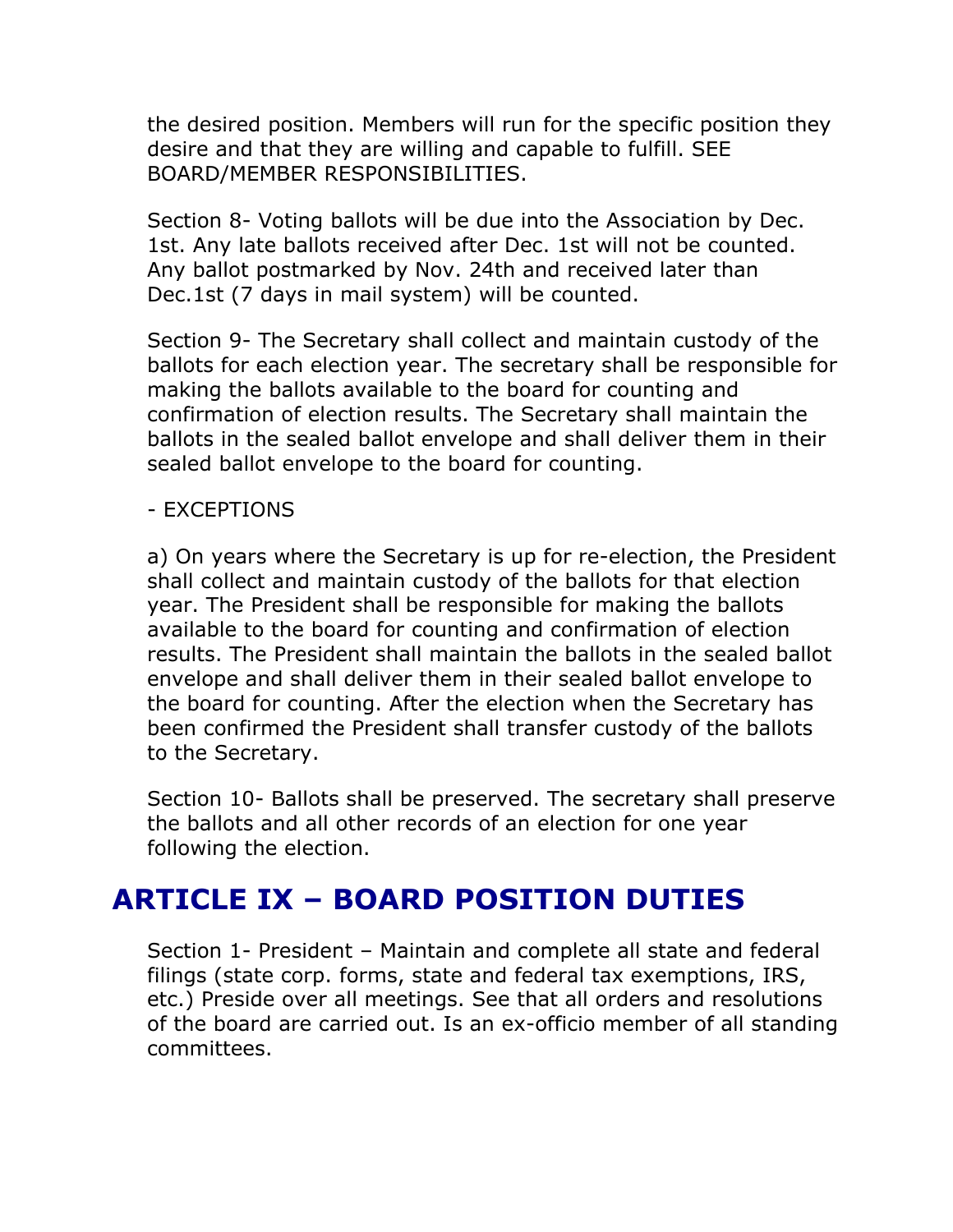Section 2- Vice President – Shall perform all duties of the president in their absence. Is responsible for the manufacture and distribution of all general member and pro member name/membership cards. Will assist the board as needed.

Section 3- IT-Director (Information Technology-Web Site) Shall maintain all aspects of the association website. Responsible for maintaining the Pro Points accrued by the members from tournament play. Will maintain a list of all members (contact/mailing list) with required contact information (name, current address, phone numbers and e-mail address).

Section 4- Secretary – Shall record minutes of the board at the annual meeting in January as well as other needed general meetings. Most general meetings and resolutions will be conducted via group e-mails and/or by phone. Is responsible for the mailed newsletter to the membership (proposed quarterly).

Section 5- Treasurer – Shall maintain custody of the association funds. Will keep full and accurate account of all receipts and expenditures. Shall deposit all money in the name of and to the credit of the Association. Shall provide a quarterly account activity report every three months to all board members. Will provide all board members with a detailed annual report of all account activity by mid January for the previous year.

Section 6- Open Tournament Director – Is responsible for making sure all open qualifying tournaments are in compliance with the association rules and regulations. Shall work with any tournament sponsors requiring information or guidance with open tournaments. Is responsible for making sure a complete and accurate list of all open tournament players (with top finish positions noted) are given to the IT Director in a timely manner. After sanctioning an open tournament, the director will then give notice to the rest of the board and the date/time will be posted on the web site.

Section 7- Pro Tournament Director – Is responsible for the Multi-Annual PRO Invitational tournaments as well as the Tournament of Champions tournament held at the end of each year.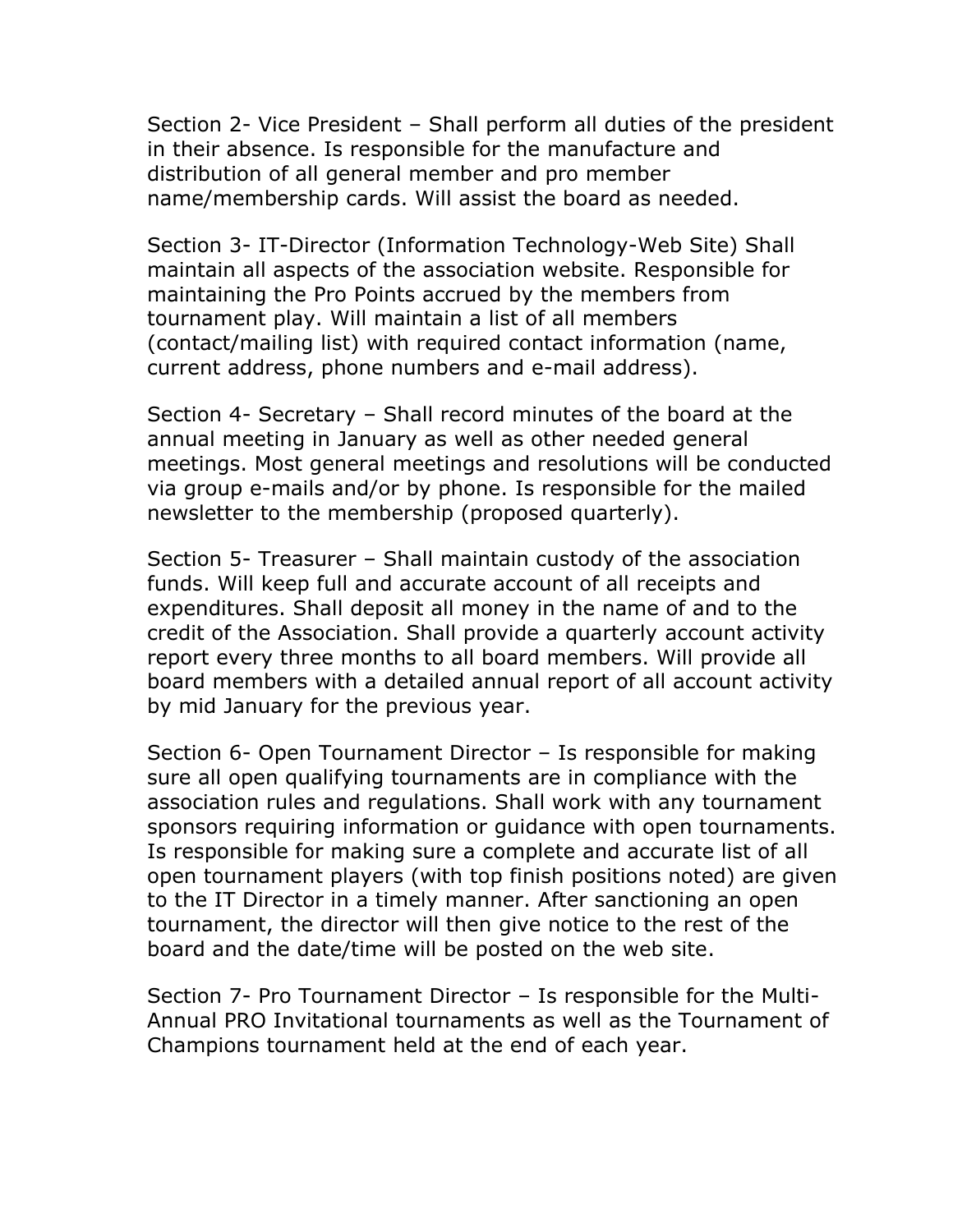Section 8- Authority is given to the sitting board members to temporarily change and/or swap position duties (partially and/or in full) if the two affected parties both agree and approval is given by a majority vote of the board. This agreement is temporary until a change of board personnel takes place upon incoming election results.

Section 9- All individual board duties stated above and/or any duties assigned that are not specified above, are to be performed to the majority opinion of the board in any given duty. Any board member performing their duty that goes against the majority opinion or standing majority opinion on any given issue, shall resign their position or risk impeachment from the board.

#### **ARTICLE X – MEMBER AND BOARD RESPONSIBILITIES**

Section 1- Any member wishing to run for an elected position must agree to fulfill all stated duties required for that position in an honest, responsible, professional and timely manner.

Section 2- No member shall run for a position unless completely dedicated to fulfilling those duties.

Section 3- All board members shall work for the good of the Association as a whole and not for a select small group or for personal gain.

Section 4- Any board member may request an impeachment hearing/vote against another board member if duties are not being fulfilled in a timely or professional manner. Any board member can be impeached with a majority vote of the remaining board members.

Section 5- A member appointed by majority vote of the remaining board to fulfill that term should replace an impeached board member.

Section 6- A vacant board position duty can be filled temporarily by another board member (giving duel responsibilities) until that position can be filled by majority vote of the board or by general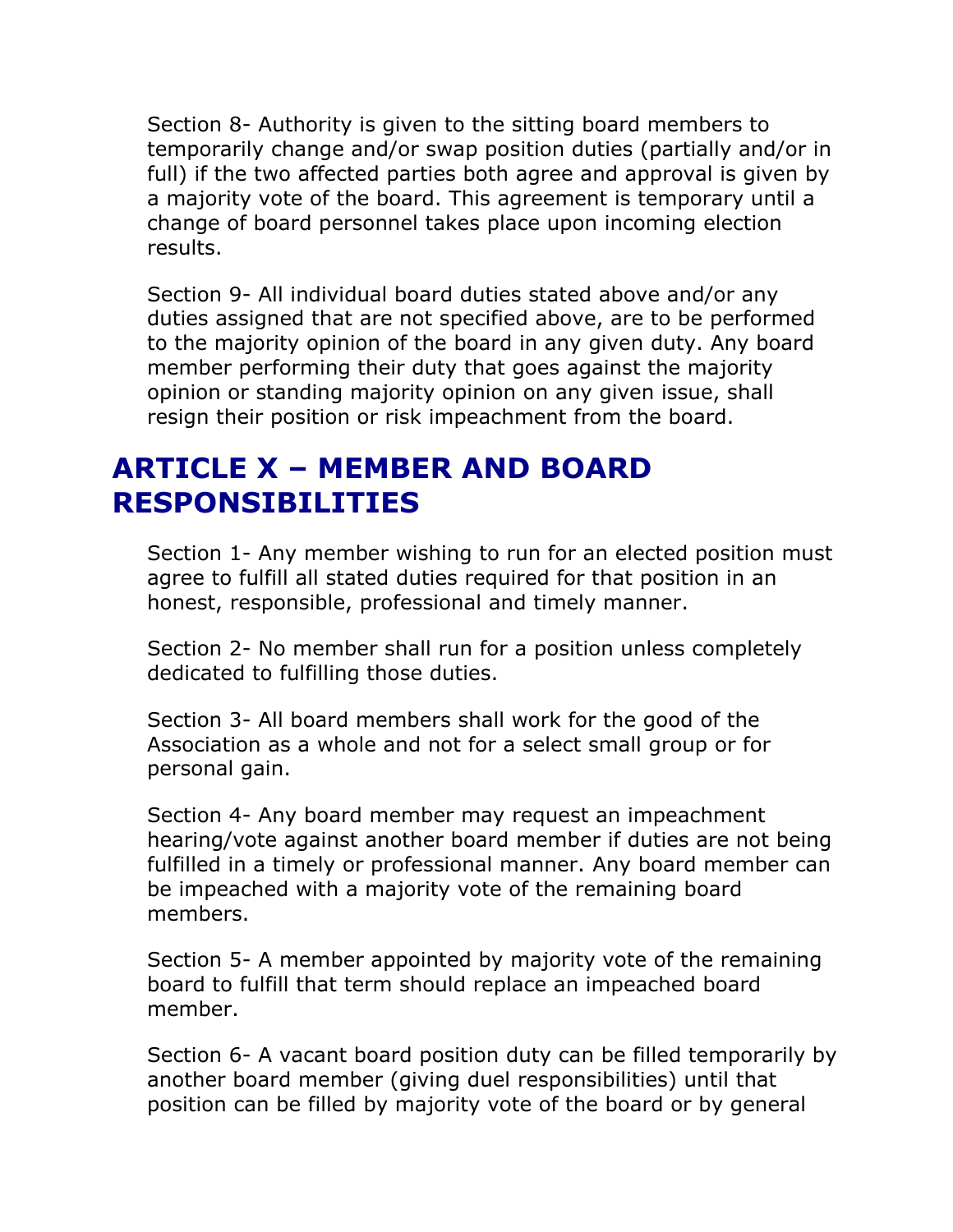election. Temporarily filled positions have the same signature authority as the stated duties authorize.

Section 7- Additional board positions may be added to help distribute the workload but the number must always be odd and must be at least 7.

Section 8- All board members shall be willing to travel to a location determined by majority vote of the current and outgoing board for the passing of documents, accounts, etc. This election change meeting will be held in January. It is not mandatory that all be present but every effort should be made to be present.

Section 9- All outgoing board members will turn over any and all documents or property belonging to the Association to the newly elected person taking over their position. Any refusal to do so may cost the member any Association benefits such as their membership in general (temporary or permanent) and their membership status.

Section 10- Any board member or general member can be stripped of Association benefits for rule or member violations by a majority vote of the board.

Section 11- All board members will pay the same dues as the general members.

Section 12- Only members in good standing as of September 1st may vote in the current year's election.

Section 13- Only members who are in good standing as of April 1st may run for the Board in the current year's election. Any member wishing to run for the Board must also have at least one (1) Pro point in the year they intend to run. there is no Pro Point requirement to remain on the Board each year.

# **ARTICLE XI – AMENDMENT AUTHORITY**

Section 1- The Constitution and By-Laws can be amended by a majority vote of members returning election/amendment change ballots. The Board of Directors will review all amendments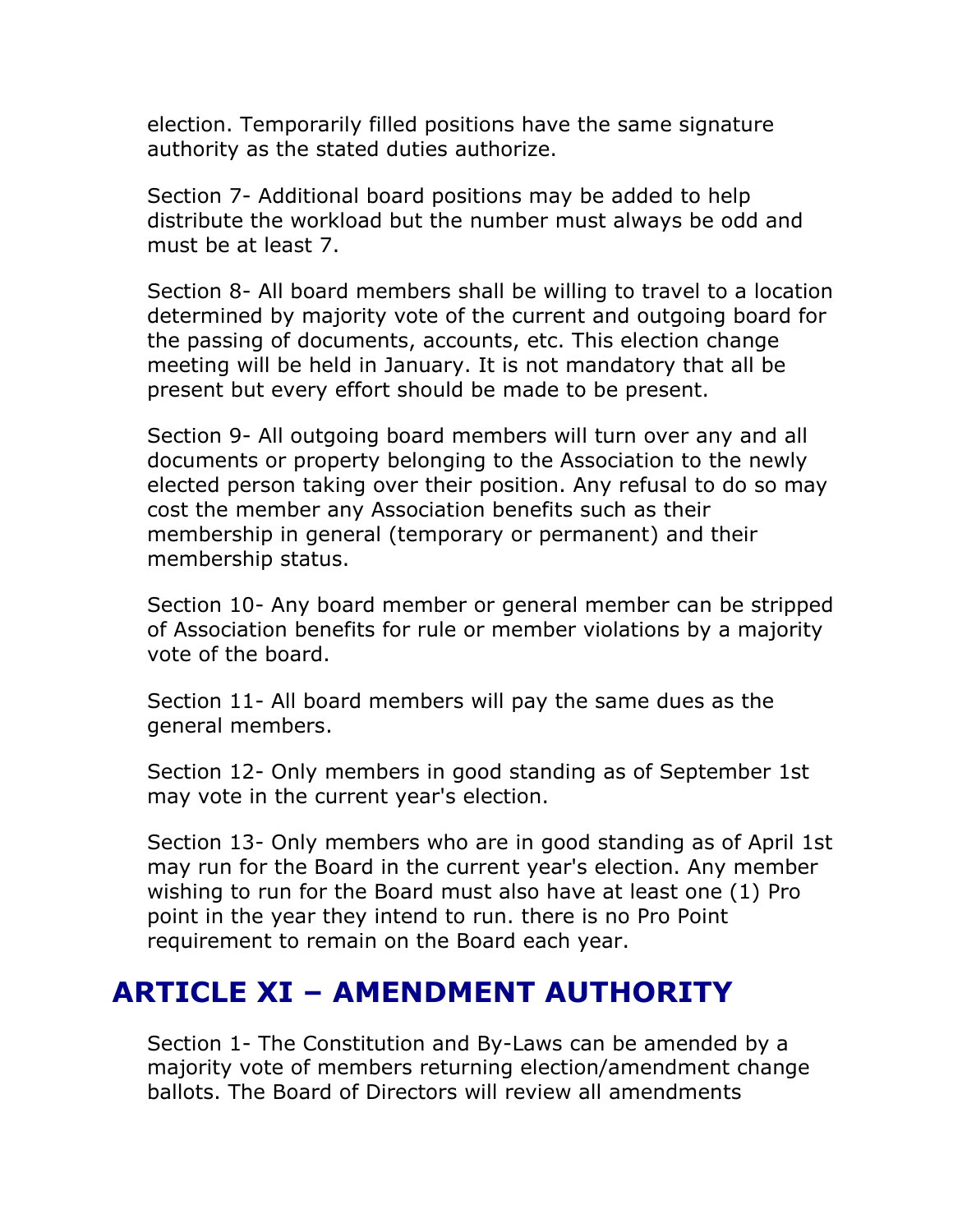submitted by any member in good standing, determine its effect on the organization, and recommend passage or opposition. This amendment change vote will be held only once at year, if needed, to coincide with the board position election.

Section 2- Any member in good standing may submit recommendations for By-law amendments to the Board. Recommendations must be submitted in writing and by September 1st in order to be considered for placement on the ballot. They should specifically state which Article & Section of the Bylaws are being addressed and why. Recommendations should be consistent with the Organization's "Objectives" as defined in Article II of the By-laws.

## **ARTICLE XII – COMPENSATION**

Section 1- No board member will be compensated monetarily for time or work performed for the Association. The board will work on a volunteer basis only.

# **ARTICLE XIII – BOARD SIGNATURE AND EXPENDITURE AUTHORITY**

Section 1- Any member of the board has the authority to sign on behalf of the association for legal and business purposes that fall within the category of their stated board position duties. The president of the board has the authority to sign any and all legal, banking and professional documents. The vice president has the same authority as the president in the absence of the president or while fulfilling the duties of the president. The treasurer has the authority to sign all banking and financial documents. The secretary has the authority to sign legal filings involving the Association. The IT director has the authority to sign for matters involved in web site or Internet agreements/contracts.

Section 2- The above signature authorities for single signature rights are due to the distance between board members and the lack of routine monthly live board meetings. Any board member should have prior board approval for any new or un-discussed actions. Any misrepresentation of one board member from the